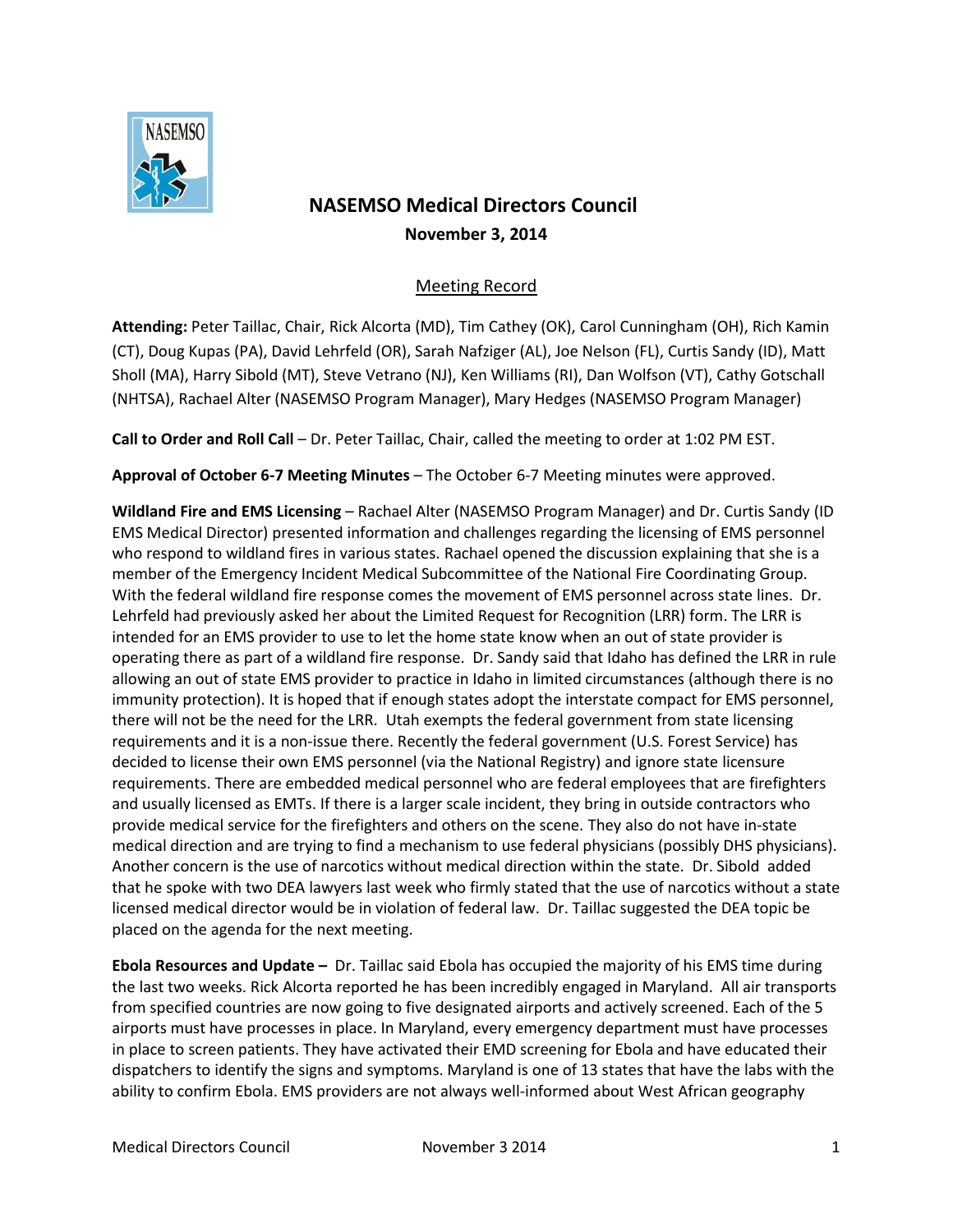resulting in over screening of people traveling from various locations. Rich Kamin reported that in Connecticut they are instituting a practice that suspected Ebola patients are screened by trained public health officials in order to minimize unnecessary exposure to EMS. Dr. Cunningham asked how people are handling the individual patient who is extremely ill? Steve Vetrano said that those who are being monitored for Ebola should not have to call EMS even if they have confirmed the disease. Hospitals are already concerned they do not have enough PPE. There was discussion about how to decontaminate an ambulance within 12 hours. Dr. Lehrfeld said Oregon currently has 7 patients who are being monitored for Ebola. EMS moved quickly to be prepared, but hospitals seemed to be paralyzed.

Mary reported that NASEMSO has an opportunity to provide written testimony on EMS needs for the Ebola response at a Senate Appropriations Committee Hearing on Nov 12, which was called to exclusively deal with the government's Ebola Response. She asked members to send real life examples of what they are experiencing and what is needed for proper EMS response.

**AAP COPEM Pediatric Trauma – Comments Requested** (due to Mary Nov 10) - The American Academy of Pediatric, Committee on Pediatric Trauma is updating its policy statement on Management of Pediatric Trauma and seeking comments. The draft statement was previously mailed to members with a request for comments. Mary asked members to submit any comments they have to her by November 10 and these will be collated with comments from the Trauma Managers Council and Pediatric Emergency Care Coordinators Council.

**Federal Partner Updates** – Cathy Gotschall (NHTSA OEMS) reported that Drew Dawson and Gam Wijetunge from the NHTSA office have been actively involved in gathering information and preparing responses in relation to EMS and Ebola.

**Planning for January 21 Meeting, NAEMSP, New Orleans –** Agenda items suggested include the DEA Issue and Ebola. Doug noted that the DEA will be meeting with individuals at ACEP EMS Committee who will be meeting at NAEMSP and wondered if we may want to invite them to the MDC meeting. Dr. Sibold will obtain the contact information so that Mary can invite them can invite them. After discussion about trying to allow people to attend at least the morning session of preconference events, it was decided to move the meeting to 12:00 to 7:00 PM on Jan. 21.

**Regional Representatives Reports** – Drs. Cady (Martin), Kamin (Suozzi), Nafziger (Nelson), Sibold (Lehrfeld). Rich Kamin reported that at the Annual Meeting, there had been a request to include the medical directors in the regional meeting calls. Mary responded that the regional representatives and alternates are now being added to the meeting invitation, but Dr. Kamin and others felt all medical directors should be invited.

## **Project and Committee Updates** – Various Members

 **Model EMS Guidelines Project-Next Steps** – Rich Kamin mentioned that at the last meeting it was decided to organize a subcommittee to maintain the clinical guidelines. He suggested developing a tool to track how it is being used and to hold discussions on suggestions for improvement (e.g, chat room or discussion board). Harry suggested creating threads by topic. (ACEP has done this.) It is essentially a blog with different threads by topic. It is different than a listserv where all members receive every response; instead, one must sign up for the topic thread of interest.